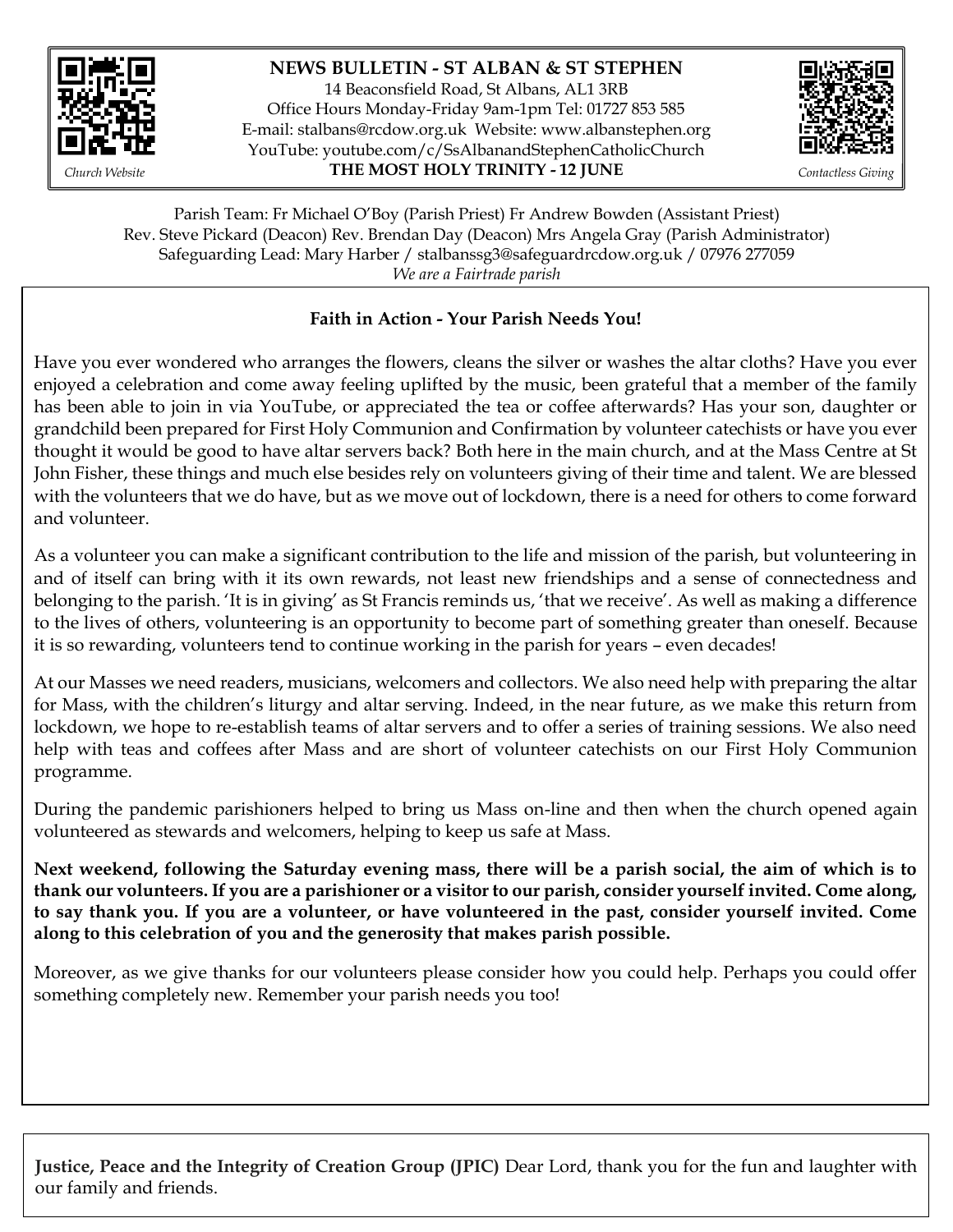## **LITURGY AND SACRAMENTS**

**Sacrament of Baptism** The next baptism preparation course is to be held on Saturday 25 June at 11.30am**.** Please email [andrewbowden@rcdow.org.uk](mailto:andrewbowden@rcdow.org.uk) with any enquiries.

**Confirmation** Parents or guardians of Confirmation candidates have received an email asking for their choice of Confirmation date in July. If you have not received an email, please contact the parish office.

**Marriage Preparation** If you are intending to get married, please note the Diocese requires at least six months' notice with couples expected to complete a preparation course. Please email Fr Michael on [michaeloboy@rcdow.org.uk.](mailto:michaeloboy@rcdow.org.uk)

**Prayers for the Sick** If you would like to include someone in the prayers for the sick, please contact the presbytery. Permission from the person being prayed for, or their next of kin, must be obtained before we are able to include their name in the bulletin.

## **OUR PARISH COMMUNITY**

**Retiring Collections** The retiring collection for Catholic Communications raised £207.95. The retiring collection next weekend will be in support of 'Day for Life,' presenting an opportunity to pray for the gift of life and support the work of protecting life in its most vulnerable stages through the annual collection.

**Concert by London Central Fellowship Band for St Albans Salvation Army at St Alban and St Stephen Church -** 7.30pm on Saturday 11 June. Ticket price £5 per person. To reserve tickets please contact 01727 855395 / 07551 856081 or email [stalbans@salvationarmy.org.uk.](mailto:stalbans@salvationarmy.org.uk) All funds raised will support St Albans Salvation Army's community works (charity number 214779).

**Food Bank** If you would like to support the foodbank currently being run by the Salvation Army here in St Albans donations of non-perishable food items (cans and dried goods) can be left in the cardboard box in the porch.

**Coffee and Tea After Weekend Mass** Coffee and tea will be available in the Parish Centre coffee bar after 11.30am Mass on the first Sunday of the month. Coffee and tea is also available after the 6pm Saturday evening Mass. Can you help make and serve the refreshments, once a month? If so, please contact the parish office.

**Coffee after Monday Morning Mass** Coffee and tea will be available in the Parish Centre coffee bar after 10am Mass each Monday. All welcome.

**Traidcraft** - fairly traded goods will be available for purchase after Mass at Marshalswick Mass Centre on 12 June. This initiative is part of our parish Justice and Peace commitment. More details, or to place an order, contact Maureen 765549, [grabecki@hotmail.com.](mailto:grabecki@hotmail.com)

**Faith and Family Group 7 June** A new "Faith & Family group' will be meeting in the parish hall on the first Tuesday of each month at 10.45am. The topic for discussion will be 'Passing on the Faith from an Early Age.' Activities for under 5s. All welcome.

**Mothers' Prayers Group 13 June** Mothers' Prayers will meet on Monday June 13 at 8pm in Room 2 of the Parish Centre. Anyone wishing to pray for children is welcome. Email [Office@mothersprayers.com](mailto:Office@mothersprayers.com)

**Justice, Pease and the Integrity of Creation Group (JPIC) Meeting 16 June** This meeting will take place at 7.30pm in the Parish Centre. All are welcome to attend.

**Toddlers' Playgroup restarting on 20 June** The Toddler playgroup to restart on Monday, 20 June, 10:30am After over two years away due to Covid, we are pleased to announce the return of our playgroup. For pre-school age children and their carers. Join us in the upstairs hall, for toys, books, games and singing plus drinks and snacks. If you are able to help, please contact David Markham on 07543 400650 or [dave\\_markham@yahoo.co.uk](mailto:dave_markham@yahoo.co.uk)

**Knit and Natter Group – Parish Friends 21 June** The next meeting of the Knit and Natter Group will be on 21 June 2.30 - 4pm. All welcome.

**Volunteers wanted** There will be a lively "Celebrate" style faith event with mass in the Autumn, date yet to be arranged, hopefully to be agreed soon. If you would like to get involved in the planning for this family event, then please let Deacon Brendan know b[y email.](mailto:brendanday@rcdow.org.uk)

**Host families needed for Ukrainian refugees** There are still many families fleeing Ukraine but with nowhere to go. Could you please help by offering them space in your home? You have no obligation to cook for them, and the Government will pay you £350 per month. Full support given through the process. Contact David Markham on 07543 400650 or [Dave\\_markham@yahoo.co.uk.](mailto:Dave_markham@yahoo.co.uk)

**Friends of the Holy Land (FHL) Pentecost Challenge 2022** A BIG THANKYOU for helping to raise £1,993 for Friends of The Holy Land's (FHL) work to create a more sustainable future for Christians in the Holy Land. £1,038 was donated after the appeal at masses on the weekend of 21 and 22 May and a further £955 was donated on ine to the website of the walkers from our parish who undertook the Pentecost Challenge to walk the 100 miles distance from Nazareth to Bethlehem between Easter Sunday and Pentecost SundayOur contribution will enable FHL to fund the annual training of a nurse in the Holy Land. Thank you once again. Brendan, Helen, Mary, Melanie, Mike, Richard and Sylvia.

# **Thank you to parishionersa at St John Fisher Mass Centre**

The Year 3 children from SJF School would like to thank all those at the mass centre who bought cakes after 9am mass on 29 May. £70 was raised to support the people in Ukraine.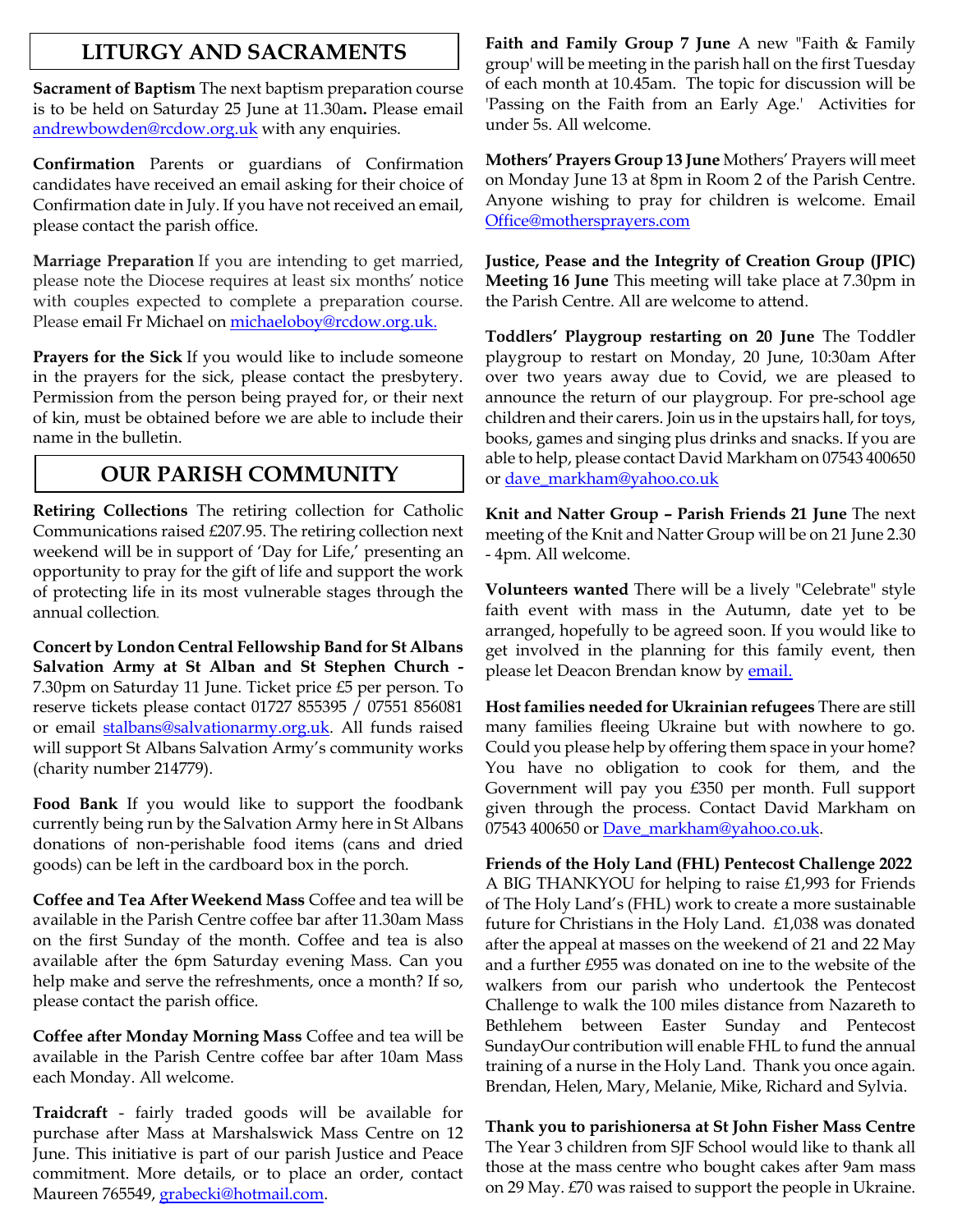## **OUR WIDER COMMUNITY**

**Newman Association Talk 11 June** The Herts Circle of the Newman Association will be hosting a talk by John Duddington entitled 'Is Freedom of Religion Threatened Today?' to be given at St Bartholomew's Church, 47 Vesta Ave.,St Albans AL1 2PE on 11 June 2.30 - 4 pm. John is the editor of Law and Justice: The Christian Law Review. There is no need to book.

**CTSA Information Exchange Forum 27 June** Churches Together in St Albans are running an Information Exchange concerning refugees and asylum seekers. This forum comes at a time when a number of people are hosting refugees or asylum seekers and there are hundreds of asylum seekers in The Noke and other hotels in the area. Our hope is to help by providing a forum where hosts, refugees, asylum seekers and others who would like to help in some way can share information, experiences and expertise. Rather than having a main speaker, we hope to have a more open forum and hear briefly from many people. We hope that people will network and that together we can find the best ways to help at this time. All who are interested in helping in any way are welcome - Hosts, Refugees, Asylum Seekers and others, sharing experience and expertise.

The forum will take place on Monday June 27 June at 8pm, at Marshalswick Baptist Free Church, Sherwood Avenue AL4 9QL ALL WELCOME. Churches Together in St Albans. [www.ctstalbans.org.uk.](http://www.ctstalbans.org.uk/) If you are hosting or involved in some other way, please email peter Berners-Lee [peter@ctstalbans.org.uk.](mailto:peter@ctstalbans.org.uk) – he'd love to hear from you**.**

**CAFOD's Gap Year Programme – Step Into The Gap** Will You take the first Step? CAFOD's Gap year programme, Step into the Gap is a great opportunity for Young Adults aged between 18-30 to immerse themselves in interactive experiences, develop leadership skills while exploring thier faith, and meeting new people. This is a chance to reflect on your role in global society while spending a year inspiring other to act for the poor and most marginalised. Based in the UK in a retreat centre or Catholic Secondary school with accommodation, travel and stipend included.

To take the first step and find out more information and how to apply for September 2022 please go to our website: www.cafod.org.uk/gapyear.

**Temporary Administrator Wanted** Westminster Diocese Safeguarding is looking for a temp administrator to support our DBS Team during the months of June to September. Candidates with experience as an administrator please apply and send a CV and cover letter to the Office Manager Safeguarding at [rikapfaff@rcdow.org.uk.](mailto:rikapfaff@rcdow.org.uk)

**Charity Co-ordinator Wanted** The Society of Friends of Westminster Cathedral is seeking to recruit a part-time Coordinator to administer the charity, assist in recruiting new members and in organising events.

The appointment, based in Westminster Cathedral Clergy House, is for 20 hours per week at a salary in the region of £14,500 per annum. The appointment is for 12 months, closing date 19 June 2022. For further details please follow thi[s link.](https://westminstercathedral.org.uk/the-friends-seek-an-organising-secretary/)

**PAUL KERENSA at St Saviour's - 15 June, 8pm** Winner of the BBC Radio Entertainment Contract Writer Titheridge Prize, Paul writes and script-edits for many comedies for BBC TV, Sky and other channels. Paul is also one of the few to perform stand-up at both comedy clubs and churches, in bearpits and pulpits, as well as contributing regular "Pause For Thought" slots on Chris Evans' Radio 2 Breakfast Show. This one-man/two-character show is based on the The British Broadcasting Century Podcast, and comes to St Saviour's as part of its national tour. Licensed bar: beer, cider, prosecco. Tickets are just £10 and are available from [www.ticketsource.co.uk/ssaviours.](http://www.ticketsource.co.uk/ssaviours)

## **PARISH ADMINISTRATION**

**Hiring the Parish Centre** Please email the parish office with booking requests or queries and visit the **Parish Centre Hire** page of our website for more details of facilities available.

**Offertory Promise Envelopes** If you responded to the letter we sent out before Christmas or to the newsletter announcements confirming that you wanted to continue using Offertory Promise Envelopes, then these are now available and can be collected from the presbytery. We cannot leave them out on open display for people to collect as the labelling includes people's personal data. You can always ask one of the priests after Mass on Sunday.

**Gift Aid** If you are a UK taxpayer and have previously signed a gift aid declaration, but no longer pay tax, please contact the parish office and let us know. If you have stopped paying tax, we can no longer claim gift (25p in every pound). If you do not pay tax and gift aid is claimed on what you give, then HMRC may seek reimbursement**.** 

**Donating to our Parish** Please consider making your offertory contribution by standing order and gift aiding your donations, if you do not already do so. Please see our [website](http://www.albanstephen.org/) or click [here](https://www.albanstephen.org/donating-to-the-parish/) for a standing order, gift aid form and our bank details. Thank you for your generosity.

**Mass Intentions** The best way to book mass intentions is to do so by emailing the parish office or phoning 9am - 1pm any weekday. Donations can be made by posting an envelope through the presbytery door or by making a payment via bank transfer. Our bank account details can be accessed **here**. Please note that we are currently booking intentions for masses from September / October 2022 and that intentions may have to be moved with little notice to accommodate funerals. The suggested diocesan donation is currently £10 per mass.